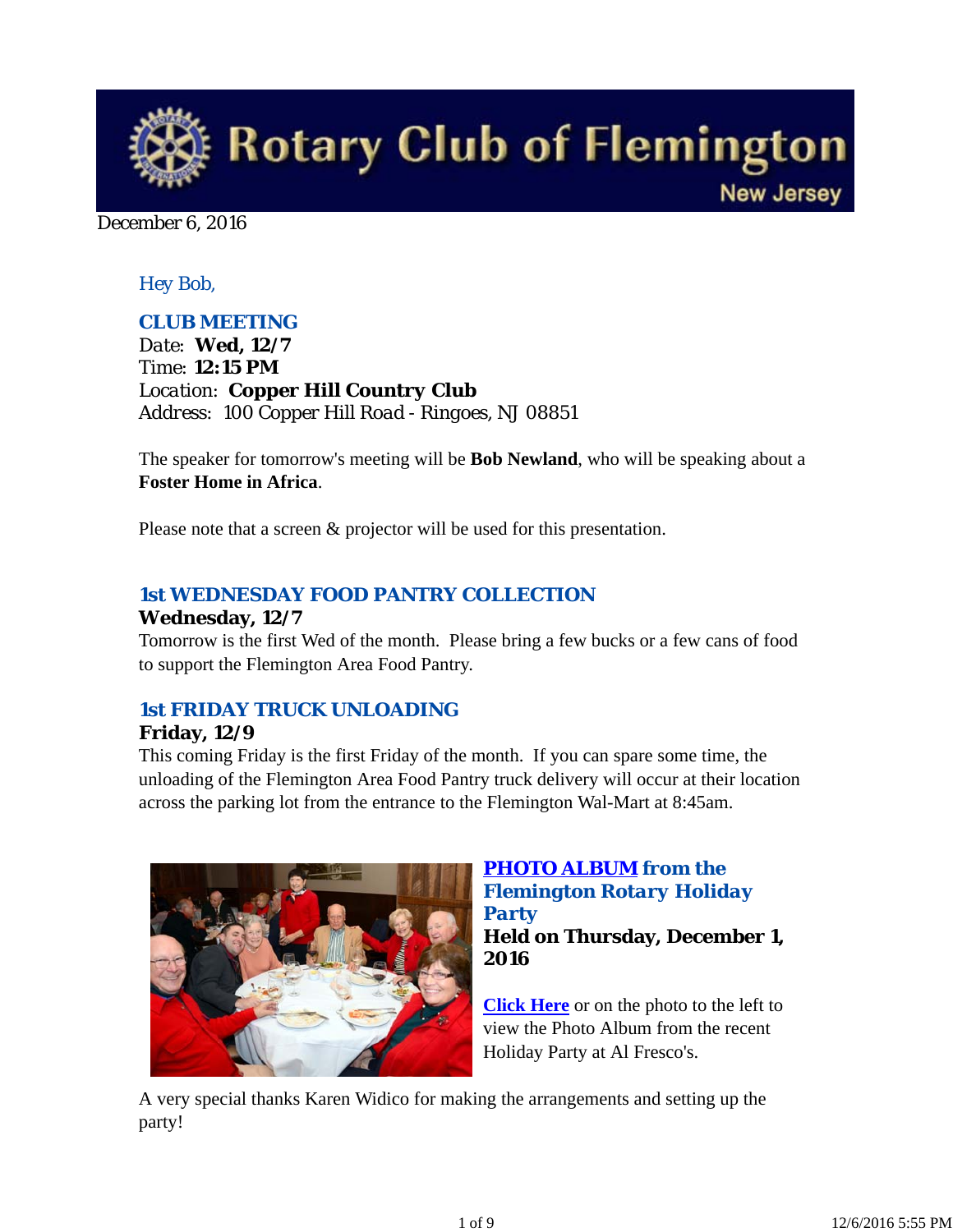A special thanks to the Rev. Dr. Herb Bohler for taking the photos and generating the album for everyone to see.



# *PHOTO ALBUM from the Main Street Christmas Tree Lighting Ceremony* **Held on Friday, December 2, 2016**

**Click Here** or on the photo to the left to view the Photo Album from the recent Tree Lighting Ceremony and After-Party.

Pictured to the left are **Frank & Jennyann**

**Fischer** from the Black Fish Christmas Tree Nursery. They donated the 2016 Christmas Tree that is proudly on display on Main Street.

A very special thanks to Dick Stothoff, Terry Ownes and everyone else that helped to make this annual ceremony such a fun event! A special thanks to the Rev. Dr. Herb Bohler for taking the photos and generating the photo album!



# *Rotary Club of Flemington OFF-SITE MEETINGS for January 2017*

In typical fashion, Copper Hill Country Club will be closed during the month of January. Therefore, the January 2017 meetings will be held **off-site**. We will resume meetings back at Copper Hill on Wed, February 1, 2017. The following is the list of

off-site meetings for January:

Wed, 1/04: **OFFSITE** Meeting at **Dockside Market & Grill** Wed, 1/11: **OFFSITE** Meeting at the **Hunterdon Medical Center** Wed, 1/18: **OFFSITE** Meeting at **Al Fresco's** Wed, 1/25: **OFFSITE** Meeting at the **Hunterdon County Polytech Career Cafe**

**Rotary District 7450** *Million Dollar Journey Celebration Dinner* **featuring RI President John Germ Wednesday, 12/7 5:30pm to 9:00pm Springfield Country Club** 400 W Sproul Road - Springfield, PA 19064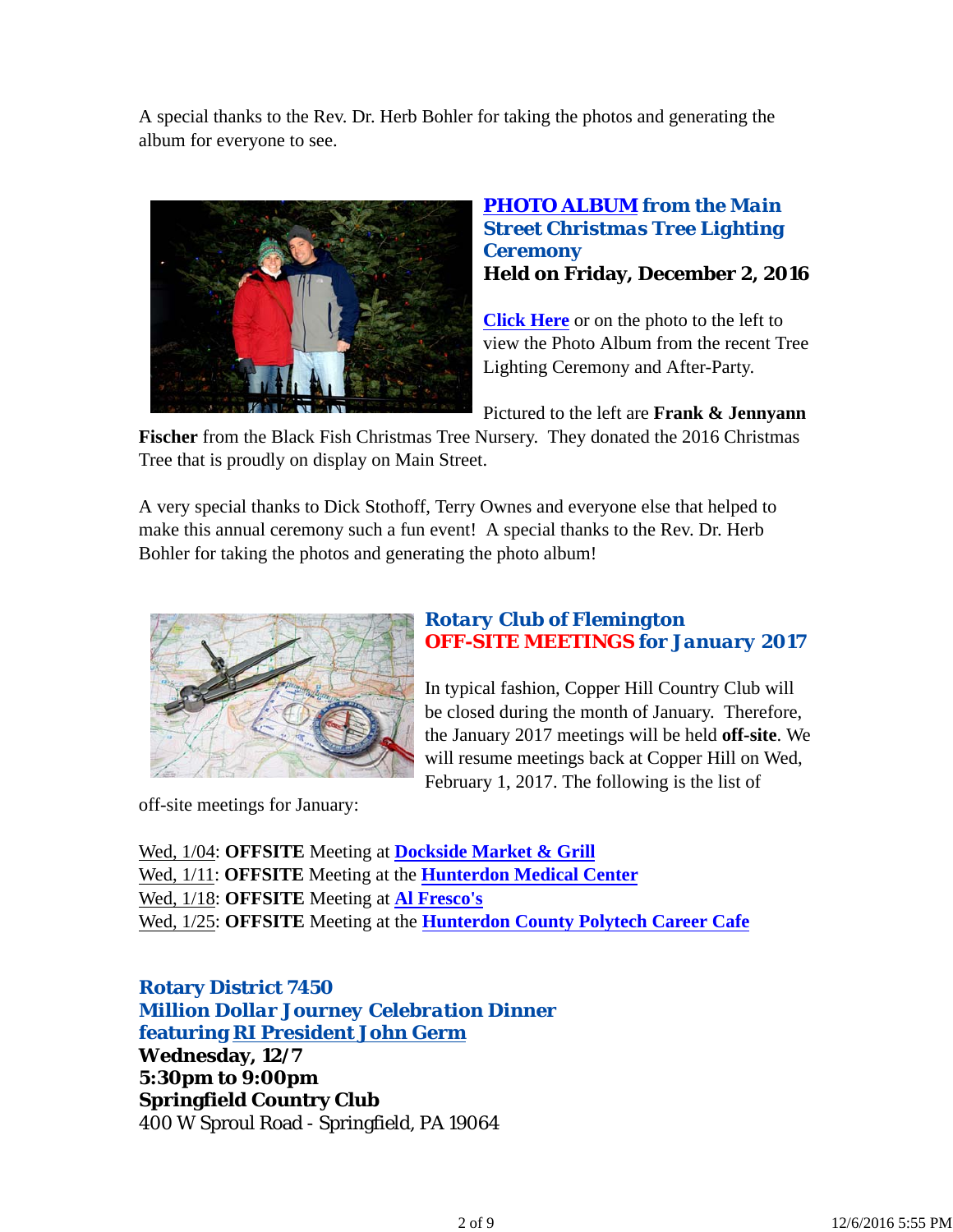# Dress: Festive Business Formal

We invite you to please JOIN US for our Rotary District 7450 (Philadelphia) "**Million Dollar Journey**" Celebration Dinner on Wednesday, December 7, 2016. We will celebrate our District's Journey, our Rotary International Foundation's 100th Birthday and welcome our honored guest, **Rotary International President John Germ**.

We are expecting over 400 Rotarians and guests, so please sign up now as we celebrate our marvelous Rotary International and District 7450 organization...TOGETHER !

**CLICK HERE** to register.

The cost is \$45 per person up until 11/15. Thereafter, the cost is \$60 per person.



# *The Flemington Rotary MEMBER DIRECTORY Is Updated on the Website*

A PDF copy of the Club Directory kept on the club website, located on the password protected "**Members Only**" page. To access this, simply goto **www.FlemingtonRotaryNJ.org** and click on "Members

Only" in the upper left. The page is password protected. If you do not have the password, simply email us and request it.

If you see any updates that need to be made (a change of address, email, phone number, something is not listed correctly, etc.), please email Sandy Clark and request any changes to be made. **Click Here** to generate an email to Sandy.



# *SPEAKERS & PROGRAMS BEING SOUGHT*

Mick Schaible is looking for some ideas for upcoming meeting programs and speakers. If you have any leads, please pass them onto Mick, who will follow-up to schedule the speaker.

**Click here** to generate an email directly to Mick.



As you know, the Rotary Club of Flemington is a member of the H.C. Chamber of Commerce. This enables all Rotarians the ability to attend a Chamber function as a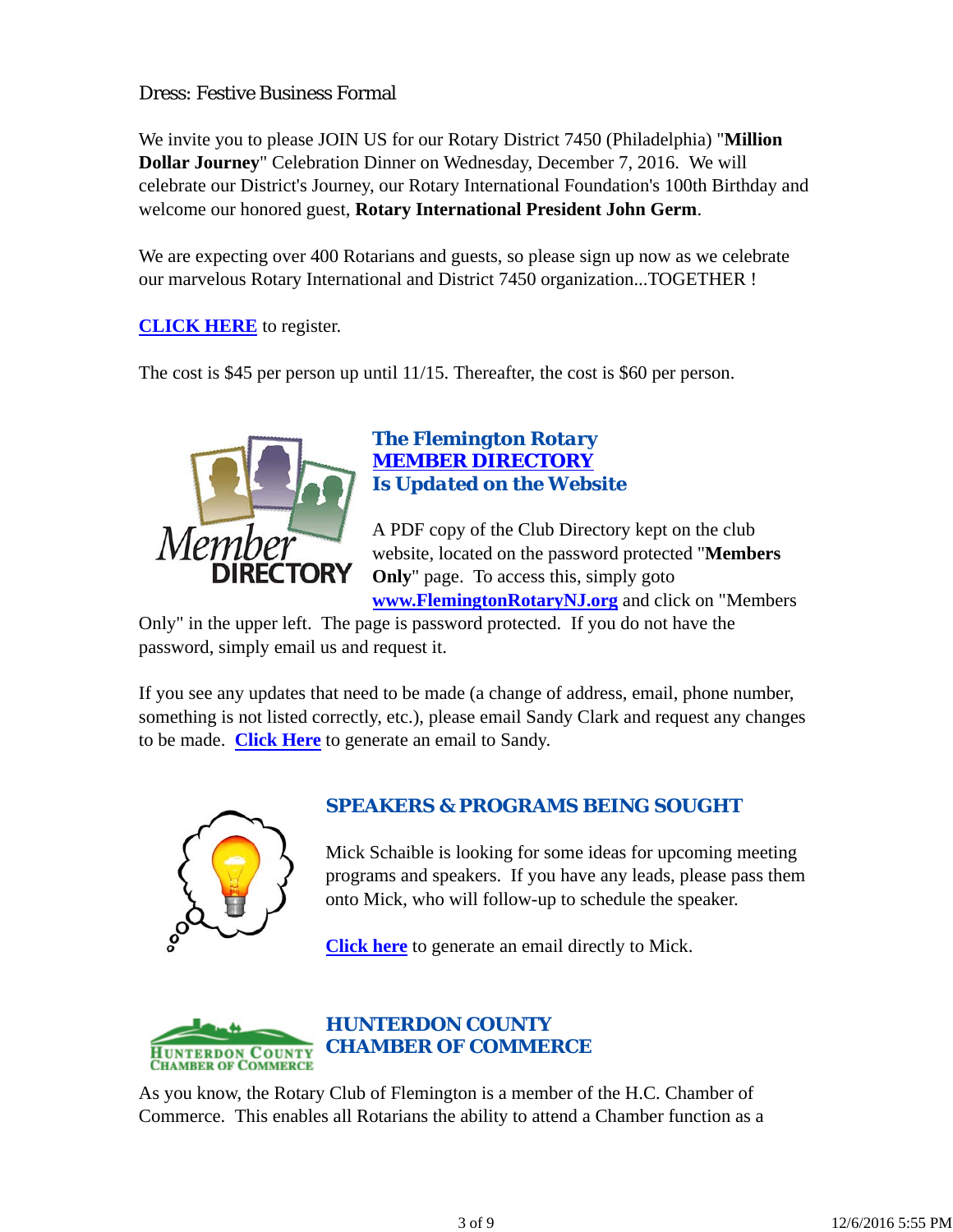"member". If someone asks you what your business is, you would explain that you are a member representing the Rotary Club of Flemington. **Click Here** to visit the Chamber website for a listing of upcoming events.



# *Jersey Talk Radio - Internet Radio "THE ROTARY HOUR"* **Tuesdays** from **5pm to 6pm**

PDG Megan Jones-Holt is the host of "The Rotary Hour" on the "Jersey Talk Radio" internet radio station. She is always looking for guests to have on the show. If you are intersted, please get in touch with Megan at (908)894-4590 or **mjonesholt@gmail.com**.

**Click Here** to listen to the Internet Radio station from your PC, smart phone, mobile device, etc.

# *ROTARY DISTRICT 7510 NEWS*

**Click Here** to read the current news from our Rotary District 7510.

# *UPCOMING DATES TO NOTE:*

Wed, 12/07: Bob Newland - Foster Home in Africa (screen & projector required for presentation)

Wed, 12/14: Club Assembly

Wed, 12/21: **Madrigal Girls Chorus** from H.C.R.H.S. for festive singing Wed, 12/28: **No Meeting this day**.

**Next RCOF Board Meeting**: To Be Announced. (Held bi-monthly). **Next Membership Meeting:** Wed, 12/14/2016 at 1:30 PM (Usually the 2<sup>nd</sup> Wed).

## **Upcoming RCOF Club Events, Fundraisers, Fellowship Events, Etc**.:

TBA: Soup Cook-Off TBA: Bark In The Park (Dog Walk) TBA: Pedals for Progress Bicycle Collection

## **Rotary District 7510 Events & Functions:**

3/2/17: President-Elect Training Seminar (PETS 1) 3/23 to 3/25/17: President-Elect Training Seminar (PETS 2) 5/5 to 5/7/17: District Conference at the Shawnee Inn 5/15/17: District Assembly 6/10 to 6/14/17: Rotary International Convention in Atlanta, Georgia 6/29/17: District Changing of the Guard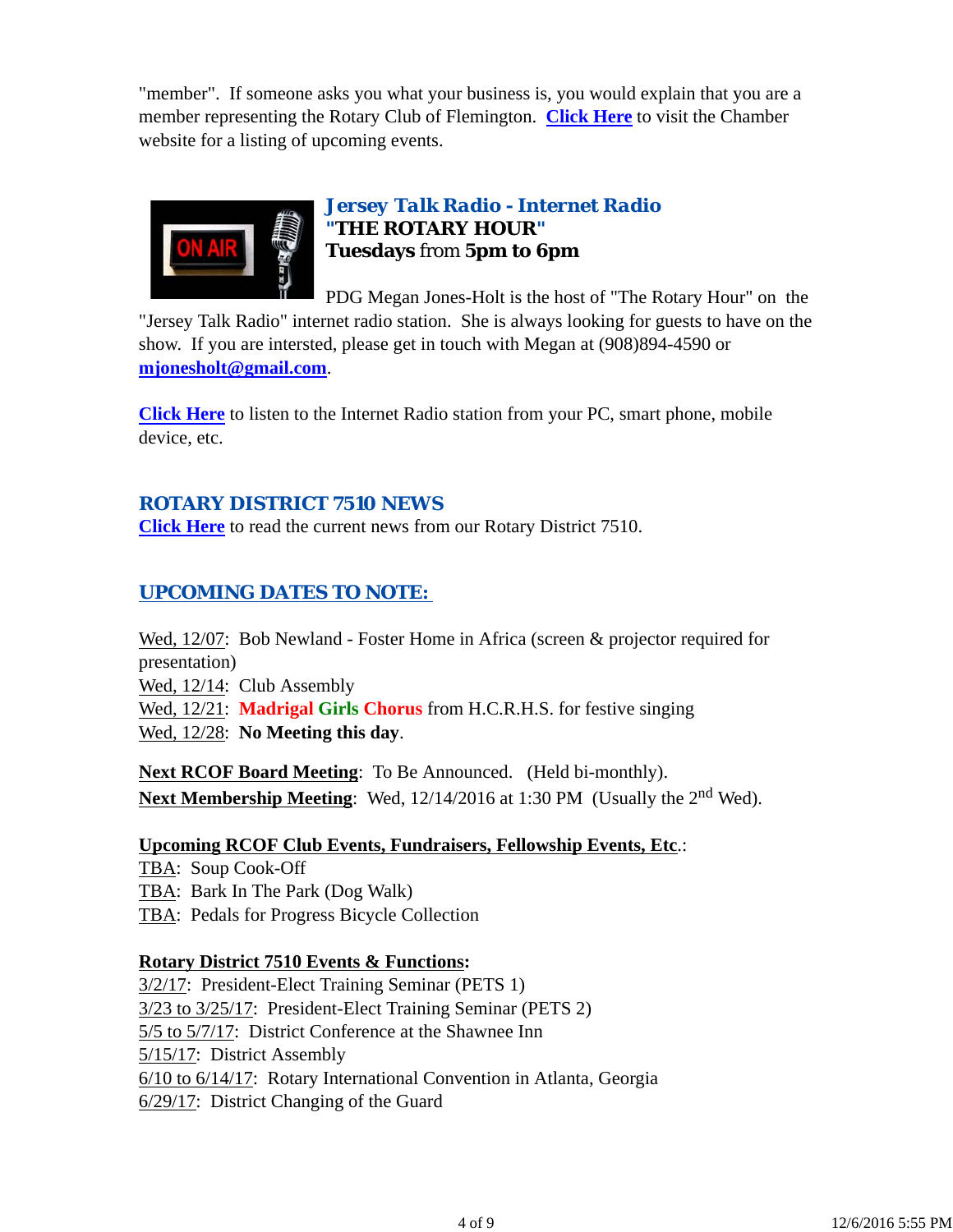# *COMMITTEE LIST:*

**Click Here** to download the listing of all current Club Committee's and its members.

## *"MEMBERS ONLY" WEBSITE:*

## **Click Here for the Members Only section of the website to find:**

- 1) The "Membership Proposal Form" to propose a new member.
- 2) New Member Information.
- 3) An Online Copy of the Club Membership Directory.
- 4) A Link to All Photos Albums of the Club.

## *ROTARY WEBSITE LINKS:*

Rotary International: **www.Rotary.org** Rotary District 7510: **www.RotaryNJ.org**

## *NEARBY ROTARY CLUB MEETINGS:*

As A Rotarian, you are Welcome to attend a Rotary Club meeting anywhere in the world. Click here for the Rotary Club Locator App. Or see below for some local meetings:

#### Mondays

**Lambertville/New Hope** (6:30 pm) - Lambertville Station Restaurant; 11 Bridge Street, Lambertville NJ 08530

**Piscataway** (12:15 pm) - Radisson Hotel; 21 Kingsbridge Road, Piscataway, NJ 08854

## Tuesdays

**Whitehouse** (12:15 pm) - Max's 22; 456 Route 22 West, Whitehouse Station, NJ 08889 **Princeton** (12:15 pm) - The Nassau Club; 6 Mercer Street, Princeton, NJ 08540 **Bridgewater-Bound Brook** (12:15 pm) - Arbor Glenn; 100 Monroe St, Bridgewater 08807

## Wednesdays

**Branchburg Township** (7:30 am): Stoney Brook Grille; 1285 Route 28, North Branch, NJ 08876

**Flemington** (12:15pm): Copper Hill Country Club; 100 Copper Hill Road, Ringoes, NJ 08851

**Hillsborough Township** (6:15 pm): Pheasant's Landing; 311 Amwell Road (Rt. 514), Hillsborough, NJ 08844

## Thursdays

**Clinton Sunrise** (7:30 am): Clinton Fire Department; New Street, Clinton, NJ 08809 **Somerville/Bridgewater** (12:15 pm): Bridgewater Manor; 1251 US Highway 202/206, Bridgewater, NJ 08807

**Trenton** (12:15 pm): Freddie's Tavern; 12 Railroad Avenue, West Trenton, NJ 08628

## Fridays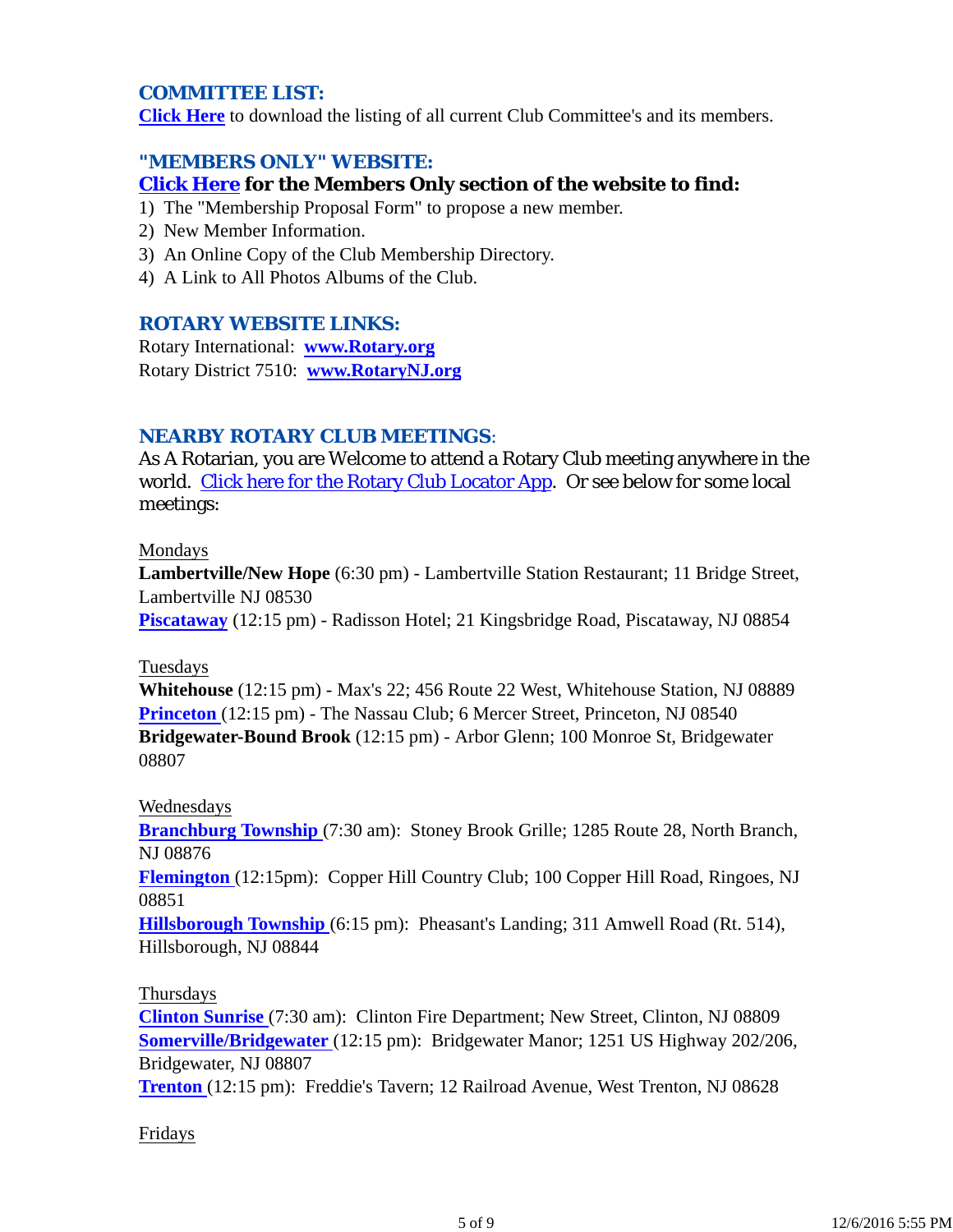**North Hunterdon** (12:15 pm): Beaver Brook County Club; 25 County Club Drive, Annandale, NJ 08801 **Princeton Corridor** (12:15pm): Hyatt Regency; 102 Carnegie Center, Rt. 1 North, Princeton, NJ 08540

eClub

**Rotary eClub of Hunterdon Horizon**: View website for meetings or online makeups.

# RI President's Call for Action in **2016-2017**: **"Rotary Serving Humanity"**

# **Rotary Club of Flemington - Our 93rd Year**

Founded October 3, 1923 \* Charter #1529 \* District 7510

| Club President                           | <b>Daniel James "D.J." Wright</b>                 |
|------------------------------------------|---------------------------------------------------|
| President-Elect                          | <b>Kim Metz</b>                                   |
| Secretary                                | <b>Karen Widico</b>                               |
| Treasurer, General                       | <b>Bob Newland</b>                                |
| Treasurer, Lunch                         | <b>Lynn Hyman</b>                                 |
| <b>Board Member</b>                      | <b>Mick Schaible</b> (immediate Past-President)   |
| <b>Board Member</b>                      | <b>Sandy Clark</b>                                |
| <b>Board Member</b>                      | <b>Joe Ziegler</b>                                |
| Sergeant-at-Arms                         | <b>Ken Skowronek</b>                              |
| R.I. President                           | <b>John F. Germ</b> (Chattanooga, Tennessee, USA) |
| District Governor (DG)                   | <b>Charles Minton</b> (Union, NJ)                 |
| District Governor Elect (DGE)            | <b>Bob Zeglarski</b> (Roselle-Rosselle Park)      |
| District Governor Nomimee (DGN)          | <b>John Shockley</b> (Hillsborough)               |
| <b>Assistant District Governor (ADG)</b> | <b>Albert Varga</b> (Lambertville-New Hope)       |

Club Meetings: **Wednesday, 12:15 pm, Copper Hill Country Club** 100 Copper Hill Road, Ringoes 08551



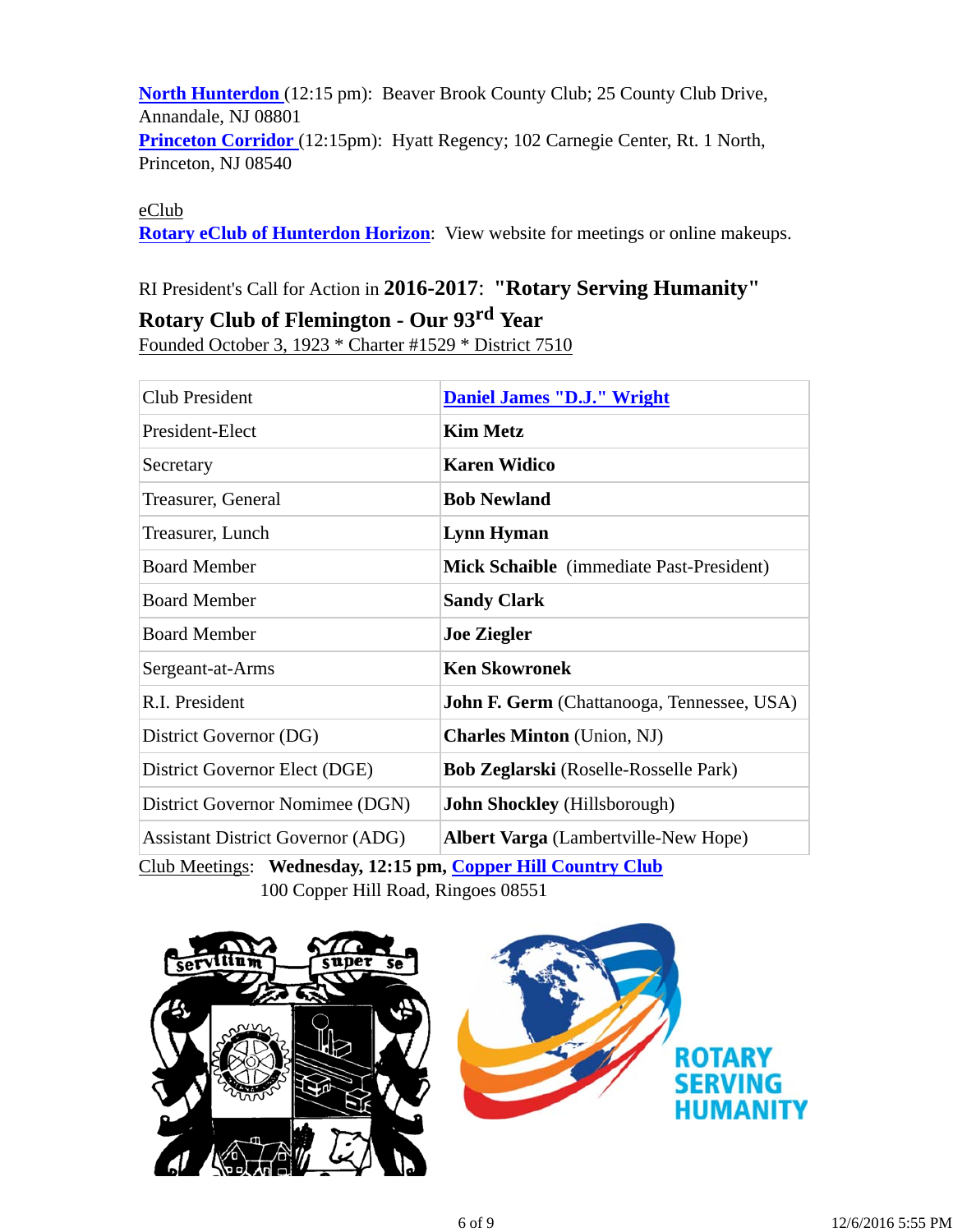

*MISSION STATEMENT*: The mission of Rotary International is to assist and guide Rotarians and Rotary clubs to accomplish the Object of Rotary to ensure Rotary's continuing relevance and to help build a better world, emphasizing service activities by individuals and groups that enhance the quality of life and human dignity, encouraging high ethical standards, and creating greater understanding among all people to advance the search for peace in the world.

**THE OBJECT OF ROTARY:** The object of Rotary is to encourage and foster the ideal of service as a basis of worthy enterprise and, in particular, to encourage and foster:

**1st**: The development of acquaintance as an opportunity for service;

**2nd**: High ethical standards in business and professions, the recognition of the worthiness of all useful occupations, and the dignifying of each Rotarian's occupation as an opportunity to serve society;

**3rd**: The application of the ideal of service in each Rotarian's personal, business and community life;

**4th**: The advancement of international understanding, goodwill, and peace through a world fellowship of business and professional persons united in the ideal of service.

**THE 4-WAY TEST:** "Of the things we think, say or do:

**1st**: Is it the Truth?

2<sup>nd</sup>: Is it Fair to all concerned?

**3rd**: Will it build goodwill and better friendships?

**4th**: Will it be beneficial to all concerned?"

## *ROTARY's AVENUE'S OF SERVICE*:

**1)** Through **Club Service**, we have fun, build lasting friendships, and make sure that our club runs well.

**2)** Through **Vocational Service**, we volunteer our professional skills to serve others and promote integrity in everything we do.

**3)** Through **Community Service**, we address local needs and work with our community to bring lasting improvements.

**4)** Through **International Service**, we meet humanitarian needs around the globe and promote world understanding and peace.

**5)** Through **Youth Service**, we work with young people to help them become the next generation of leaders, visionaries, and peacemakers.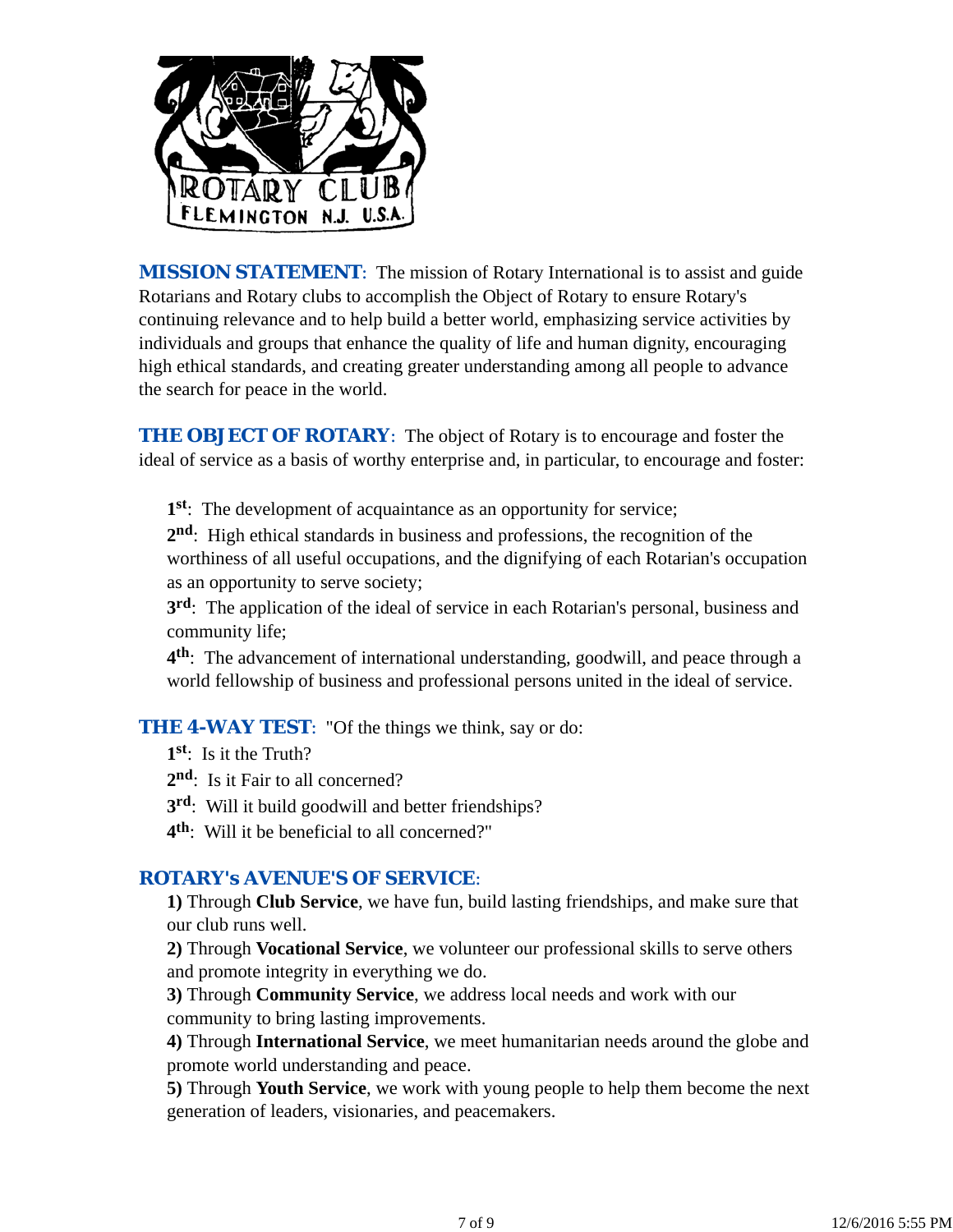# **2016-2017 CLUB MEMBER ROSTER Rotary Club of Flemington, NJ**

Current Number of Members: 42

| <b>Rotarian</b>                   | <b>Member Since</b> | <b>Classification</b>             |
|-----------------------------------|---------------------|-----------------------------------|
| Black, Bruce B.                   | 2007                | <b>Health and Fitness</b>         |
| Bohler, Herbert C. (Herb)         | 1977                | <b>Specialty Advertising</b>      |
| <b>Boynton, Adam</b>              | 2016                | <b>Church / Social Services</b>   |
| Chittenden, Robert L. (Bob)       | 2003                | M.E.F.P. Consulting Engineering   |
| Clark, Arthur L. (Sandy)          | 1987                | Printing                          |
| Davidson, James G. (Jim)          | 2002                | <b>Rubber Products</b>            |
| del Campo, Ann                    | 2016                | <b>Scientist &amp; Farmer</b>     |
| Ferrari, Frederick J. (Fred)      | 1964                | Orthodontia                       |
| Fisher, Charles H. (Charlie)      | 1961                | <b>Funeral Services</b>           |
| Fisher, Thomas H. (Tom)           | 2012                | Property & Casualty Insurance     |
| <b>Goldsmith, Cheryl</b>          | 2016                | <b>Realtor</b>                    |
| <b>Goodwin, Michael S.</b>        | 2016                | <b>Youth Development</b>          |
| Harrison, Jeffrey (Jeff)          | 1996                | Psychotherapy                     |
| Hyman, Lynn                       | 2010                | <b>Retail Banking</b>             |
| Kamnitsis, Christopher P. (Chris) | 2001                | <b>Financial Planning</b>         |
| <b>Kritharis, Nikolaos (Nik)</b>  | 2016                | <b>Dentistry</b>                  |
| Liebross, Ira                     | 1997                | <b>Family Medicine</b>            |
| Loew, Darren                      | 2002                | Orthodontics                      |
| Martin, Teresa (Terry)            | 1993                | Solid Waste/Recycling             |
| Mazujian, Harry                   | 2004                | Clergy                            |
| McWilliams, Nancy                 | 1992                | Psychotherapy                     |
| Metz, Kim                         | 2007                | <b>Technical Education</b>        |
| Muller, George D.                 | 1964                | <b>Cut Glass Manufacturing</b>    |
| Nastasi, William (Bill)           | 1996                | <b>General Contracting</b>        |
| Newland, Robert D. (Bob)          | 1998                | Insurance                         |
| Ownes, Terry M.                   | 1987                | <b>Floor Covering</b>             |
| Phelan, Christopher J. (Chris)    | 2009                | <b>Chamber Of Commerce</b>        |
| Randolph, R. Wayne                | 1982                | <b>Veterinary Medicine</b>        |
| Rogow, Stephen S. (Steve)         | 1973                | Orthodontics                      |
| Ruberto, Johanna S.               | 2016                | <b>High School Administration</b> |
| Schaible, R. Michael (Mick)       | 1998                | <b>Appraisal Services</b>         |
| Skowronek, Kenneth J. (Ken)       | 1994                | <b>Family Law</b>                 |
| Sollner, Richard F. (Dick)        | 1962                | Air Transportation                |
| Stothoff, Richard H. (Dick)       | 1966                | <b>Sanitary Engineering</b>       |
| Vera, Allan S.                    | 2016                | <b>Investment Advisor</b>         |
| Widico, Karen A.                  | 1997                | <b>Public Health Services</b>     |